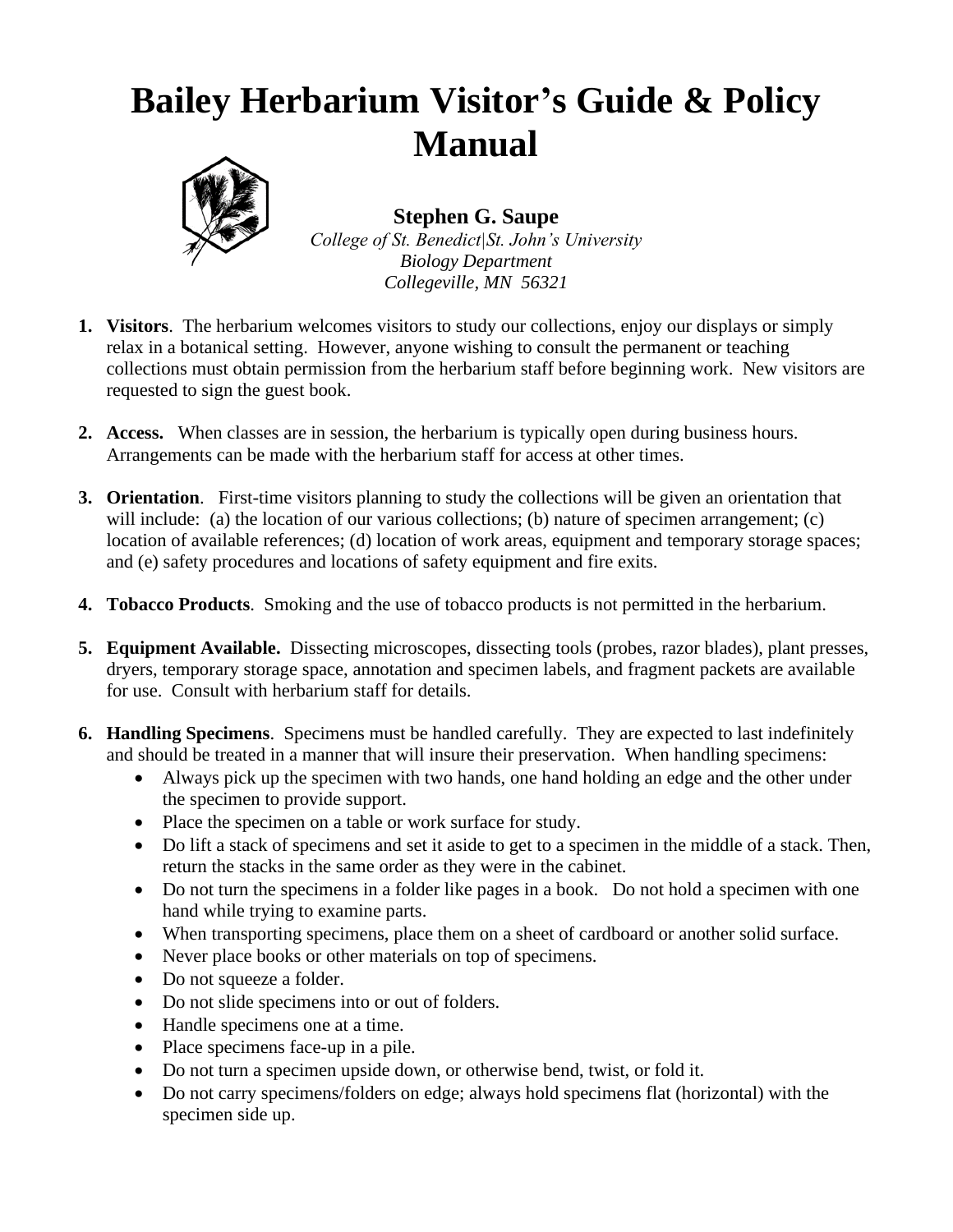**7. Material Removed for Study**. Any loose pieces of plant material contained in a fragment packet accompanying a specimen may be used judiciously, taking care to conserve as much of this material as possible. *However, no material is to be removed from intact mounted specimens without permission from the herbarium staff.*

Excess plant material remaining after dissections should be placed into the fragment packet accompanying the specimen. If a packet is not already attached to the specimen, one will be provided. Herbarium staff will attach it to the sheet. Specimens used in biochemical, anatomical or other studies should be cited by the Bailey Herbarium accession number. Also, the specimen should be annotated with a label indicating the project in which they were used.

- **8. Damaged Specimens** Please bring any damaged specimens to the herbarium staff for repair.
- **9. Specimen Arrangement**. Plants in the Bailey Herbarium are arranged phylogenetically, by family, in the following order - algae, fern allies, ferns, gymnosperms, monocots, "dicots." The angiosperms are filed according to Cronquist's (1993) most recent revision. The families of fern allies through the "dicots" are numbered sequentially from 1 to 440. Algal families are numbered separately. Alphabetic and numeric listings of all families represented in the herbarium are posted.

Within a family, genera are arranged alphabetically. Within a genus, species are arranged alphabetically.

Specimens are sorted and color-coded to indicate the origin of the collection. Specimens from Minnesota, indicated by yellow dots, are filed first followed by out-of-state plants (orange dots) and finally Chandonnet collections (red dots).

- **10. Locating Specimens**. Determine the family to which the specimen belongs (*i.e.,* Mabberly's *Plant Book*). Consult the alphabetical listing of families posted in various locations in the herbarium to find the number for the family. Find the family in the appropriately numbered case.
- **11. Returning Specimens to the Collection**. If you remove a specimen from the collection to study, it should be re-returned to its proper location or left in the bins for the herbarium staff to re-file. If you choose to re-file a specimen, please take care to avoid misfiling it; a misfiled specimen doesn't exist. When in doubt, leave it for the herbarium staff.
- **12. Bringing Plant Specimens into the Herbarium**. Specimens may not be brought into the herbarium until they have been treated for pests. Contact the herbarium staff if this will be necessary.
- **13. Loans**. Specimens are willingly loaned to any recognized institution. A loan request form will be completed and then the specimens shipped. The borrowed specimens should be stored in pest-proof cases and be returned in a timely fashion. Loans may be recalled at our discretion and should not be transferred to another herbarium without our permission. We expect specimens used in taxonomic studies will be annotated.
- **14. Annotating Specimens**. Annotations should be typed or written in permanent ink on special annotation labels. Each label should include taxon (*including author citation*), name of the annotator and the date of annotation. Please do not write directly on the specimen. Annotation labels will be